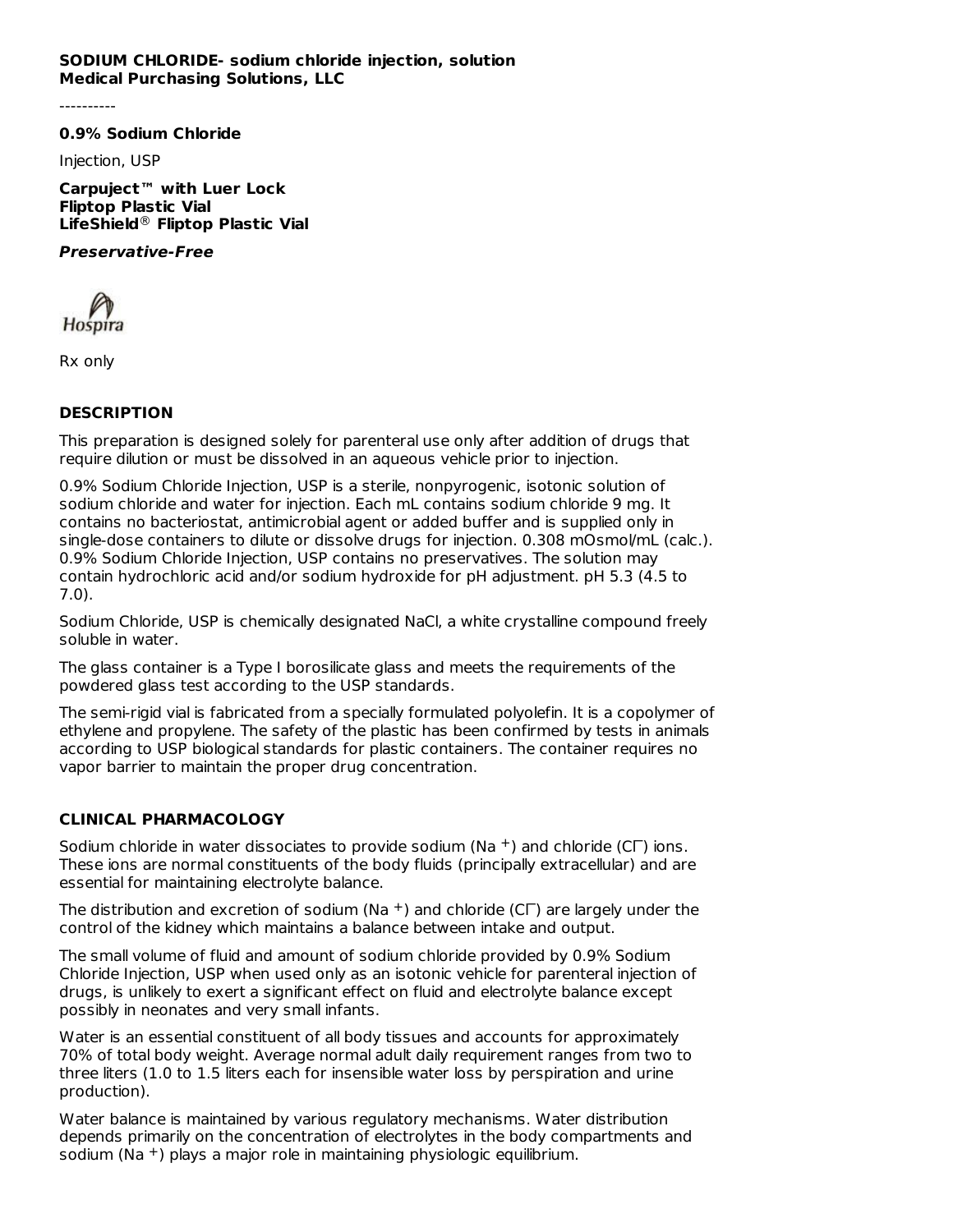#### **INDICATIONS AND USAGE**

This parenteral preparation is indicated only for diluting or dissolving drugs for intravenous, intramuscular or subcutaneous injection, according to instructions of the manufacturer of the drug to be administered.

## **PRECAUTIONS**

Consult the manufacturer's instructions for choice of vehicle, appropriate dilution or volume for dissolving the drugs to be injected, including the route and rate of injection.

Inspect reconstituted (diluted or dissolved) drugs for clarity (if soluble) and freedom from unexpected precipitation or discoloration prior to administration.

Pregnancy: Animal reproduction studies have not been conducted with 0.9% Sodium Chloride Injection, USP. It is also not known whether sodium chloride injection containing additives can cause fetal harm when administered to a pregnant woman or can affect reproduction capacity. Sodium chloride injection containing additives should be given to a pregnant woman only if clearly needed.

Pediatric Use: The safety and effectiveness in the pediatric population are based on the similarity of the clinical conditions of the pediatric and adult populations. In neonates or very small infants the volume of fluid may affect fluid and electrolyte balance.

#### **Drug Interactions**

Some drugs for injection may be incompatible in a given vehicle, or when combined in the same vehicle or in a vehicle containing benzyl alcohol. Consult with pharmacist, if available.

Use aseptic technique for single or multiple entry and withdrawal from all containers.

When diluting or dissolving drugs, mix thoroughly and use promptly.

Do not store reconstituted solutions of drugs for injection unless otherwise directed by the manufacturer of the solute.

Do not use unless the solution is clear and seal intact. Do not reuse single-dose containers, discard unused portion.

## **ADVERSE REACTIONS**

Reactions which may occur because of this solution, added drugs or the technique of reconstitution or administration include febrile response, local tenderness, abscess, tissue necrosis or infection at the site of injection, venous thrombosis or phlebitis extending from the site of injection and extravasation.

If an adverse reaction does occur, discontinue the infusion, evaluate the patient, institute appropriate countermeasures, and if possible, retrieve and save the remainder of the unused vehicle for examination.

## **OVERDOSAGE**

Use only as a diluent or solvent. This parenteral preparation is unlikely to pose a threat of carbohydrate, sodium chloride or fluid overload except possibly in neonates or very small infants. In the event these should occur, re-evaluate the patient and institute appropriate corrective measures. See **PRECAUTIONS** and **ADVERSE REACTIONS**.

## **DOSAGE AND ADMINISTRATION**

The volume of the preparation to be used for diluting or dissolving any drug for injection, is dependent on the vehicle concentration, dose and route of administration as recommended by the manufacturer. This parenteral should be inspected visually for particulate matter and discoloration prior to administration, whenever solution and container permit.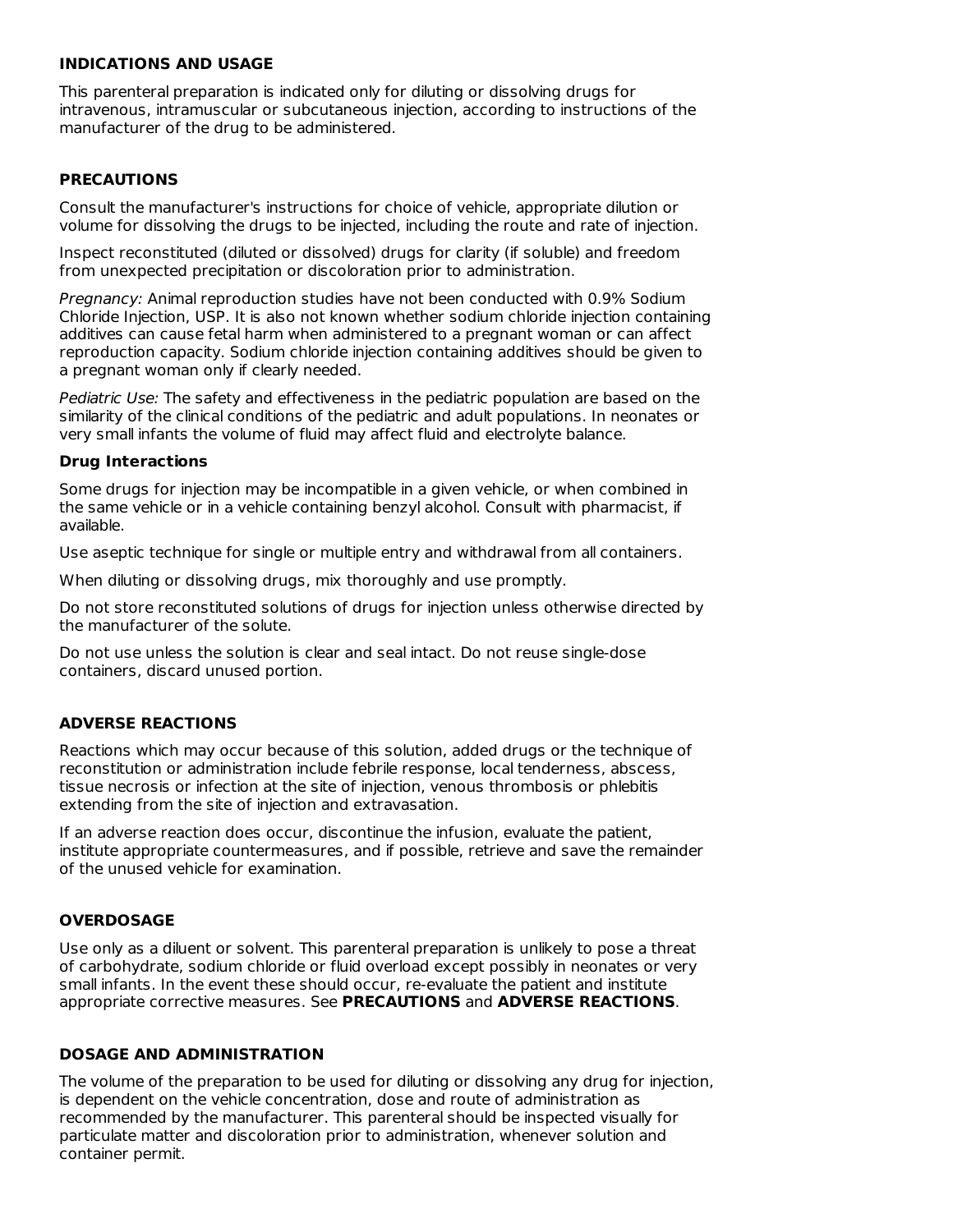#### **HOW SUPPLIED**

0.9% Sodium Chloride Injection, USP is supplied in the following:

| <b>Unit of Sale</b>                                            | <b>Concentration</b> |  |  |  |
|----------------------------------------------------------------|----------------------|--|--|--|
| NDC 0409-1918-32                                               |                      |  |  |  |
| Tub of 50 Carpuject™, Single-dose cartridge with               | $ 0.9\% $ (2 mL)     |  |  |  |
| Luer Lock for the Carpuject Syringe System                     |                      |  |  |  |
| NDC 0409-1918-33                                               |                      |  |  |  |
| Tub of 25 Carpuject™, Single-dose cartridge with               | $ 0.9\%$ (3 mL)      |  |  |  |
| Luer Lock for the Carpuject Syringe System                     |                      |  |  |  |
| NDC 0409-1918-35                                               |                      |  |  |  |
| Tub of 25 Carpuject™, Single-dose cartridge with               | $ 0.9\% $ (5 mL)     |  |  |  |
| Luer Lock for the Carpuject Syringe System                     |                      |  |  |  |
| NDC 0409-4888-90                                               | $0.9\%$ (10 mL)      |  |  |  |
| Tray of 10 Single-dose Plastic Fliptop Vials                   |                      |  |  |  |
| NDC 0409-4888-10                                               |                      |  |  |  |
| Tray of 25 Single-dose Plastic Fliptop Vials                   | $ 0.9\%$ (10 mL)     |  |  |  |
| NDC 0409-4888-20                                               |                      |  |  |  |
| Tray of 25 Single-dose Plastic Fliptop Vials                   | 0.9% (20 mL)         |  |  |  |
| NDC 0409-4888-50                                               | $ 0.9\%$ (50 mL)     |  |  |  |
| Tray of 25 Single-dose Plastic Fliptop Vials                   |                      |  |  |  |
| NDC 0409-4888-12                                               |                      |  |  |  |
| Tray of 25 Single-dose LifeShield <sup>®</sup> Plastic Fliptop | $ 0.9\%$ (10 mL)     |  |  |  |
| Vials                                                          |                      |  |  |  |

Store at 20 to 25°C (68 to 77°F) [See USP Controlled Room Temperature.]

#### **Instructions for Use of the Syringe Systems**

Instructions for using the Carpuject Syringe are available with the reusable Carpuject Holder, List 2049-02.

LIFESHIELD  $^\circledR$  is the trademark of ICU Medical, Inc. and is used under license.

Distributed by Hospira, Inc., Lake Forest, IL 60045 USA



LAB-1097-3.0 Revised: 08/2021

# **PRINCIPAL DISPLAY PANEL - 50 mL Vial Label**

50 mL Single-dose

Rx only

PRESERVATIVE-FREE

0.9% Sodium Chloride

Injection, USP FOR USE AS A STERILE DILUENT.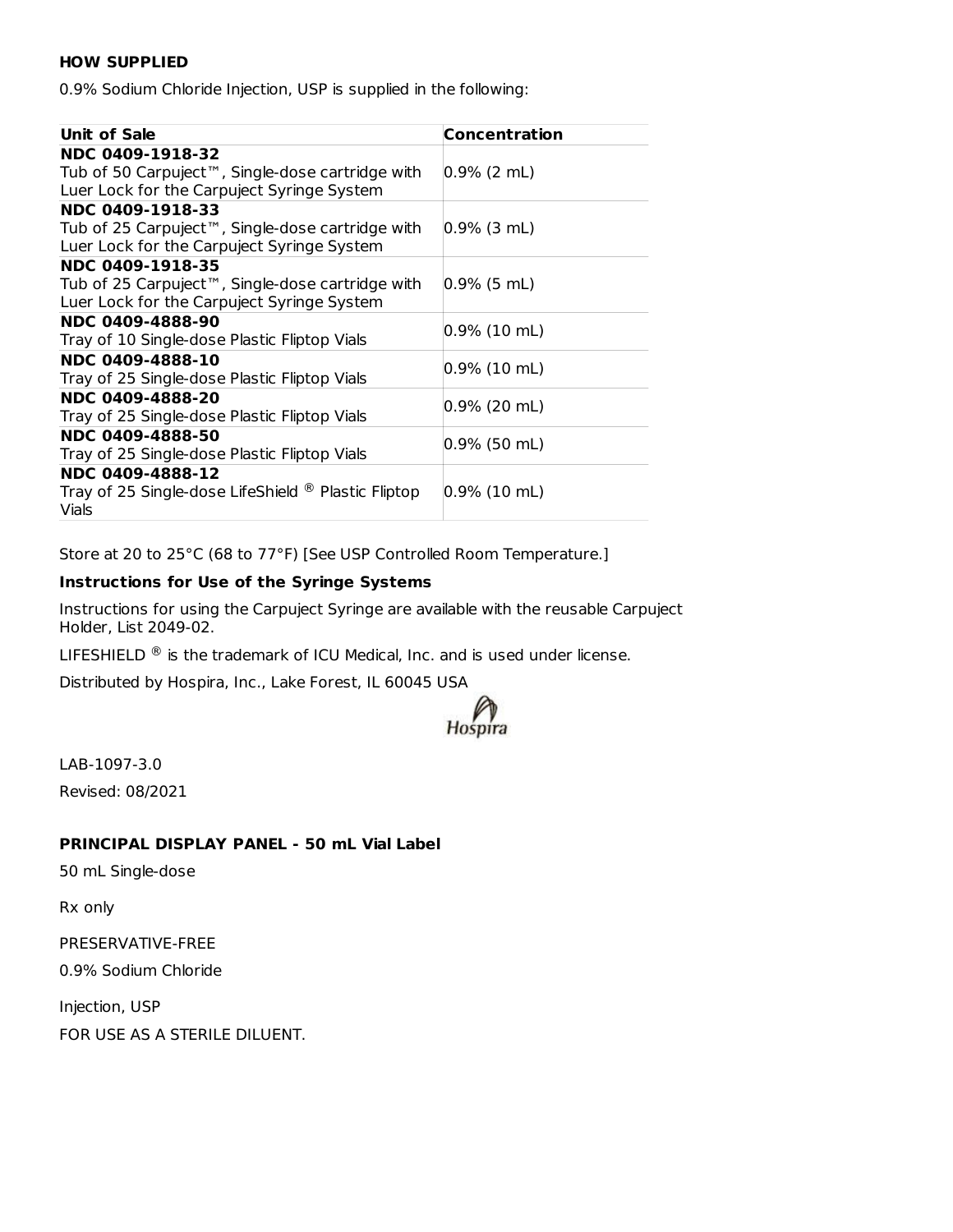

# PRINCIPAL DISPLAY PANEL - OUTER PACKAGE

NDC 71872-7084-1 1 x 50 mL Single-dose Rx only 0.9% Sodium Chloride

Injection, USP FOR USE AS A STERILE DILUENT



 $R_{r}$  only

0.9% Sodium Chloride Injection, USP 50 mL Single-dose

Qty: 1 vial  $Lot# XXX - XXXX$ Exp: X/X/XXXX

FOR USE AS A STERILE DILUENT

Each mL contains sodium chloride, 9 mg. May contain HCI and/or NaOH for pH adjustment. Sterile, nonpyrogenic. 0.308 mOsmol/mL (calc.)

Mix thoroughly after dilution. Use only if clear and seal is intact and undamaged. Preservative-free. Use promptly. Discard unused portion.

Store at 20 to 25°C (68 to 77°F). [See USP Controlled Room Temperature] Use Aseptic Technique. Remove cover from Fliptop vial and cleanse stopper with antiseptic.

With Sterile Syringe and Needle: 1. Aspirate desired portion of vial contents and add to suitable container. 2. Discard any remaining fluid in Fliptop vial.

Distributed by: Hospira, Inc., Lake Forest, IL 60045 USA Manufacturer NDC: 00409-4888-50

Repackaged

& Distributed By:



Medical Purchasing Solutions Scottsdale, AZ 85260 www.medicalpurchasingsolutions.com